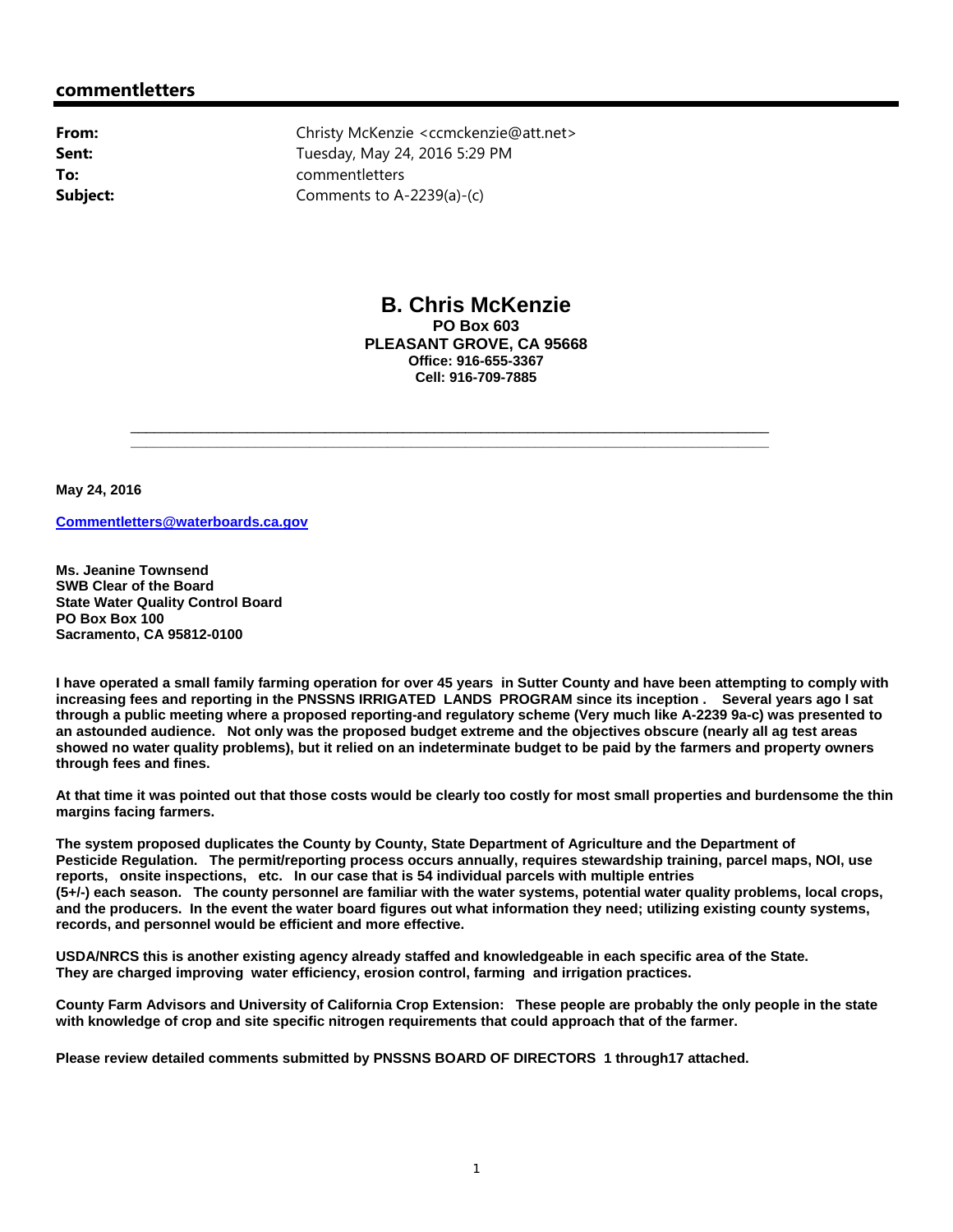**We clearly are being set up to pay the escalating cost of a redundant bureaucracy funded by fees, fines, and taxes. We will clearly be paying ever higher fees, face arbitrary regulations (to generate destructive fines), and have no input, representation, or recourse. California agriculture has to be competitive in the world market. We already have the highest power cost, fuel prices, CARB costs, fertilizer, chemical, labor, and taxes in the Western U.S. taxes. We will clearly be paying ever higher fees, face arbitrary regulations (to generate destructive fines), and have no input, representation, or recourse. California agriculture has to be competitive in the world market. We already have the highest power cost, fuel prices, CARB costs, fertilizer, chemical, labor, and taxes in the Western U.S.** 

**Thank you for allowing me to address my concerns.**

**Sincerely,**

**B. Chris McKenzie**

**cc: Congressman, James Gallagher**

**\_\_\_\_\_\_\_\_\_\_\_\_\_\_\_\_\_\_\_\_\_\_\_\_\_\_\_\_\_\_\_\_\_\_\_\_\_\_\_.**

**B. Chris McKenzie PO Box 603 PLEASANT GROVE, CA 95668 Office: 916-655-3367 Cell: 916-709-7885**

\_\_\_\_\_\_\_\_\_\_\_\_\_\_\_\_\_\_\_\_\_\_\_\_\_\_\_\_\_\_\_\_\_\_\_\_\_\_\_\_\_\_\_\_\_\_\_\_\_\_\_\_\_\_\_\_\_\_\_\_\_\_\_\_\_\_\_\_\_\_\_\_\_\_\_\_\_\_\_\_\_\_

**\_\_\_\_\_\_\_\_\_\_\_\_\_\_\_\_\_\_\_\_\_\_\_\_\_\_\_\_\_\_\_\_\_\_\_\_\_\_\_\_\_\_\_\_\_\_\_\_\_\_\_\_\_\_\_\_\_\_\_\_\_\_\_\_\_\_\_\_\_\_\_\_\_\_\_\_\_\_\_\_\_\_**

**May 24, 2016**

**Commentletters@waterboards.ca.gov**

**Ms. Jeanine Townsend SWB Clear of the Board State Water Quality Control Board PO Box Box 100 Sacramento, CA 95812-0100**

**I have operated a small family farming operation for over 45 years in Sutter County and have been attempting to comply with increasing fees and reporting in the PNSSNS IRRIGATED LANDS PROGRAM since its inception . Several years ago I sat through a public meeting where a proposed reporting-and regulatory scheme (Very much like A-2239 9a-c) was presented to an astounded audience. Not only was the proposed budget extreme and the objectives obscure (nearly all ag test areas**